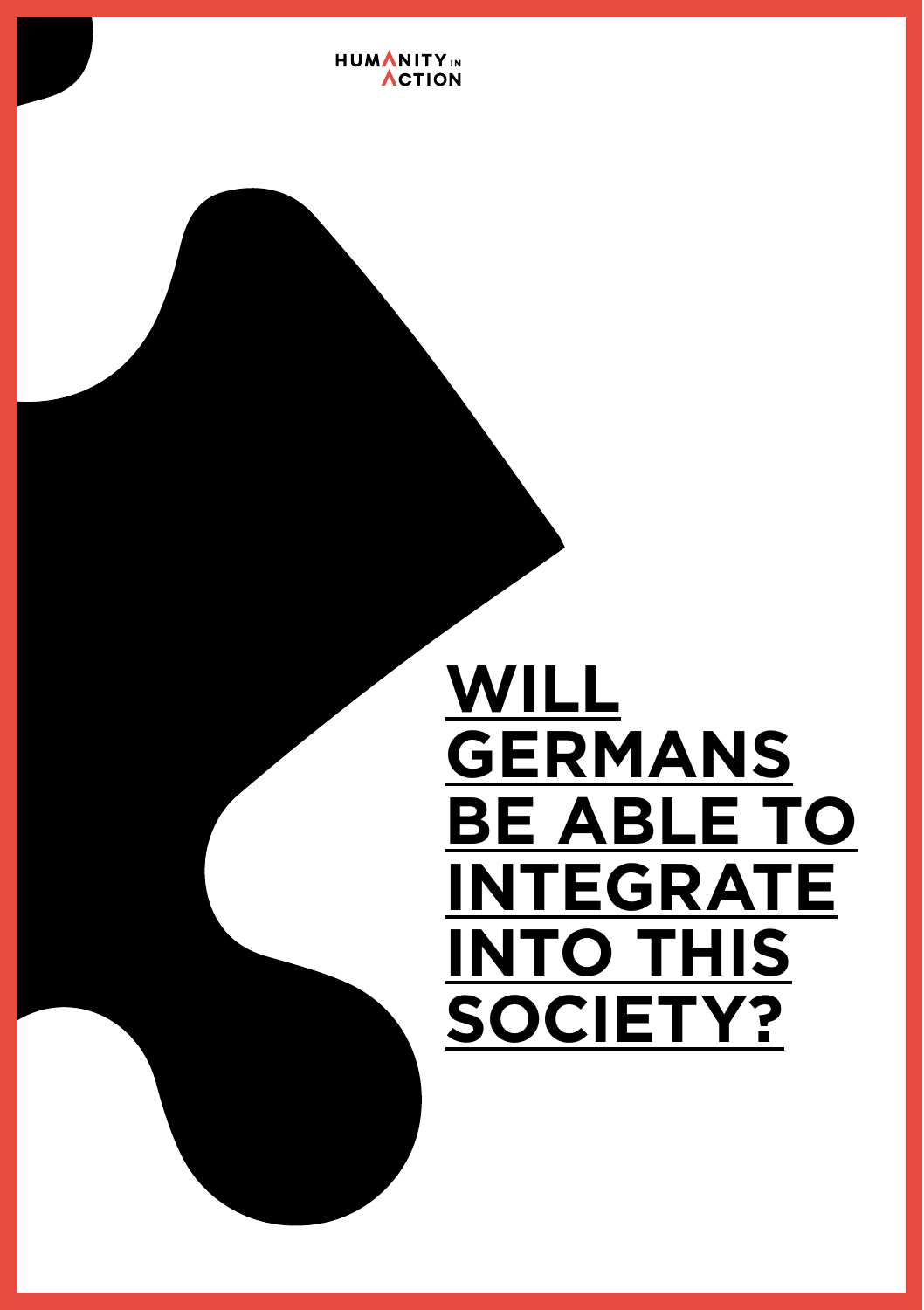### MIGRATION

Thoughts, Strategies, Actions?

### Apply by 18 Feb 2018. Become a Humanity in Action Fellow in Berlin.

**Humanity in Action is an international organization that educates, inspires, and connects a global network of emerging and established human rights leaders committed to upholding minority rights and pluralism in their own communities, and beyond. Since its founding in 1998, Humanity in Action has engaged over 1,700 alumni who now form a unique international community committed to social justice.**

### **HUMANITY IN ACTION FELLOWSHIPS IN EUROPE**

June 8–July 8, 2018: Fellowships Berlin, Copenhagen, Sarajevo, and Warsaw.

### **HUMANITY IN ACTION FELLOWSHIPS IN THE UNITED STATES**

July 10–August 5, 2018: Fellowships Atlanta and Detroit.

### **APPLY BY FEBRUARY 18, 2018 AT**

humanityinaction.org/apply

### **CONNECT WITH US ON FACEBOOK AND TWITTER VIA** HIAGermany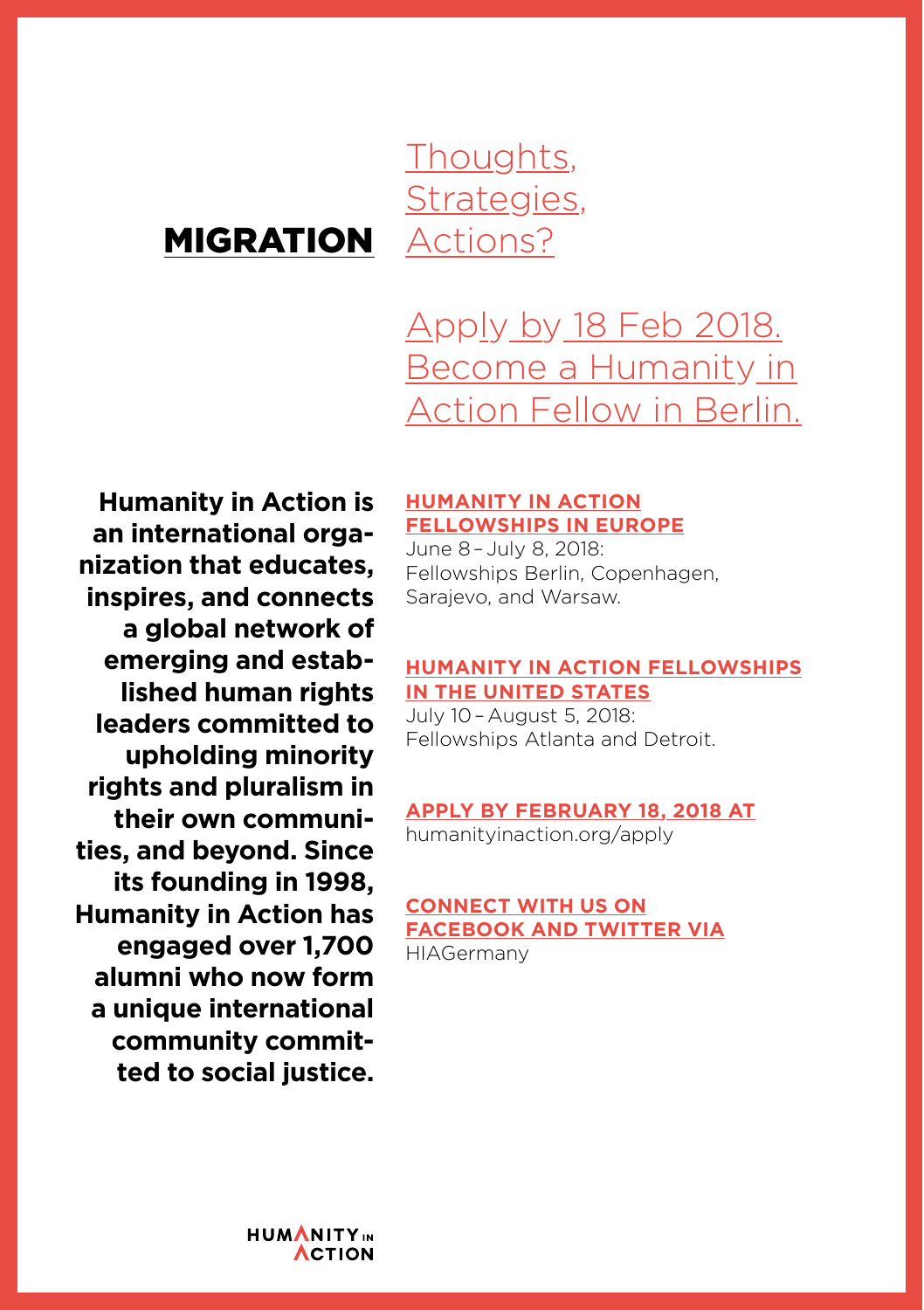

# **WHO DECIDES WHO GETS TO BELONG?**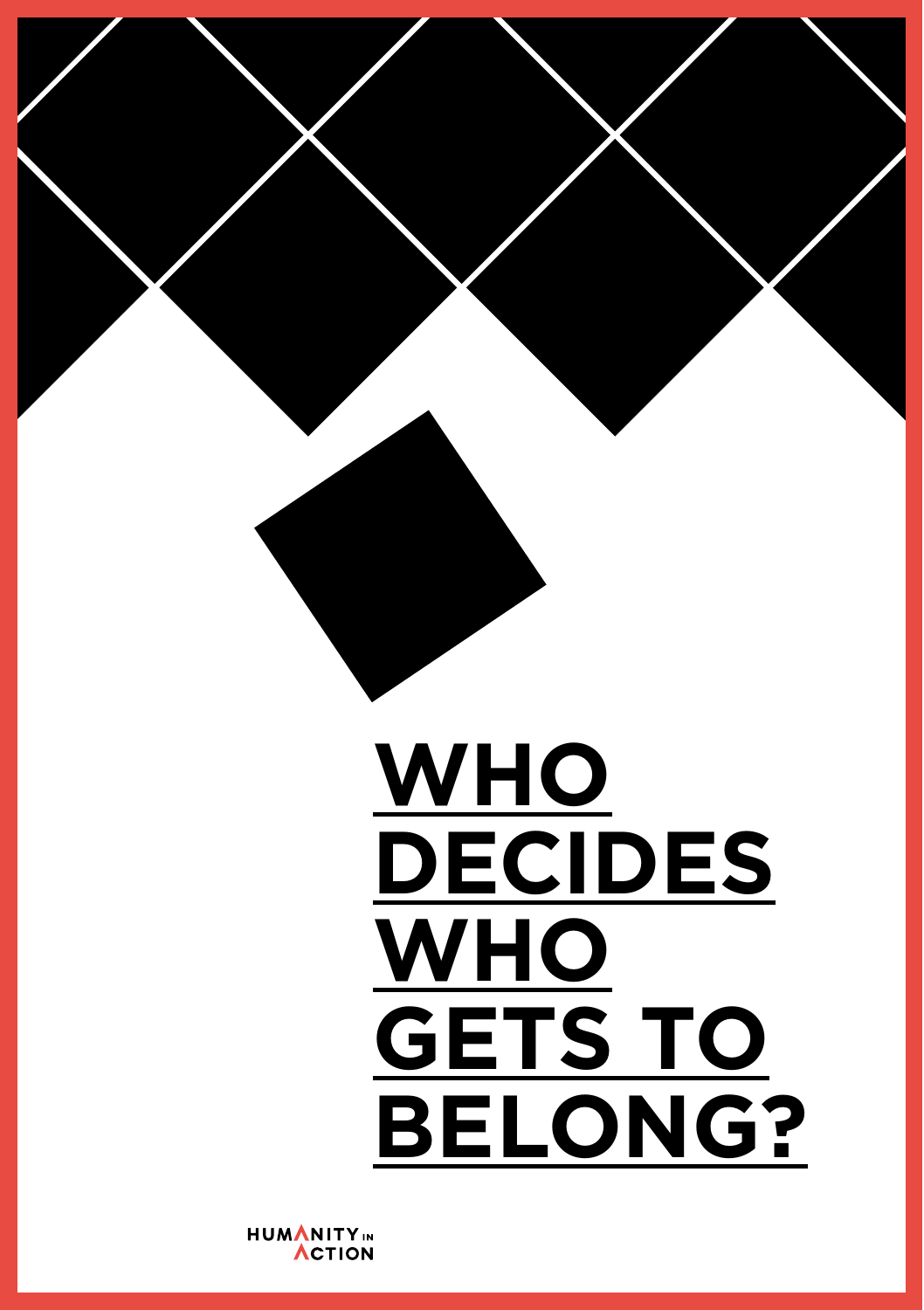### Thoughts, COLLECTIVE <u>Strategies</u>, **MEMORY <u>Actions?</u>** NATIONAL IDENTITY AND

Apply by 18 Feb 2018. Become a Humanity in Action Fellow in Berlin.

**Humanity in Action is an international organization that educates, inspires, and connects a global network of emerging and established human rights leaders committed to upholding minority rights and pluralism in their own communities, and beyond. Since its founding in 1998, Humanity in Action has engaged over 1,700 alumni who now form a unique international community committed to social justice.**

### **HUMANITY IN ACTION FELLOWSHIPS IN EUROPE**

June 8–July 8, 2018: Fellowships Berlin, Copenhagen, Sarajevo, and Warsaw.

### **HUMANITY IN ACTION FELLOWSHIPS IN THE UNITED STATES**

July 10–August 5, 2018: Fellowships Atlanta and Detroit.

### **APPLY BY FEBRUARY 18, 2018 AT**

humanityinaction.org/apply

### **CONNECT WITH US ON FACEBOOK AND TWITTER VIA** HIAGermany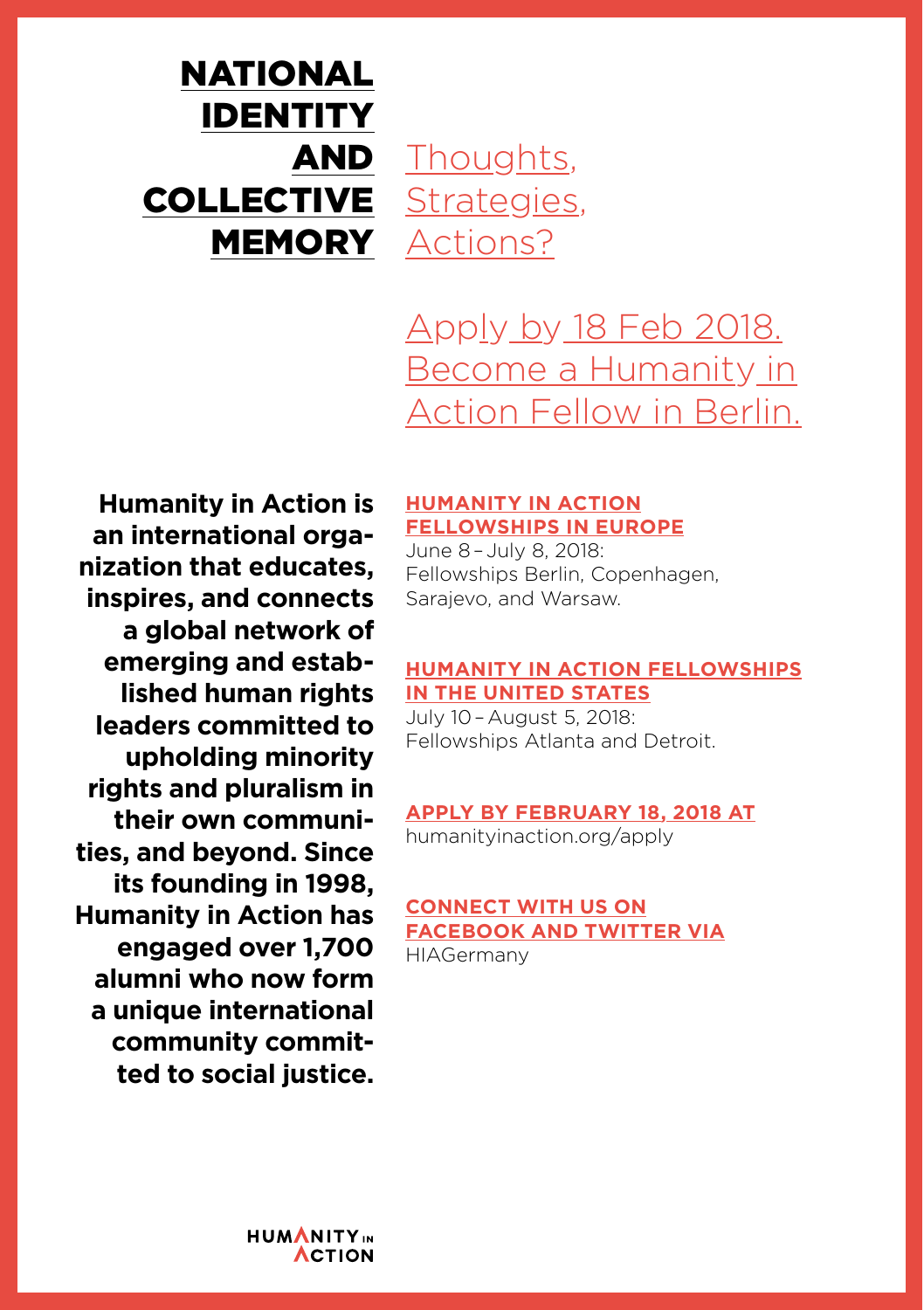

# **FROM FORDISM TO UBERISM?**

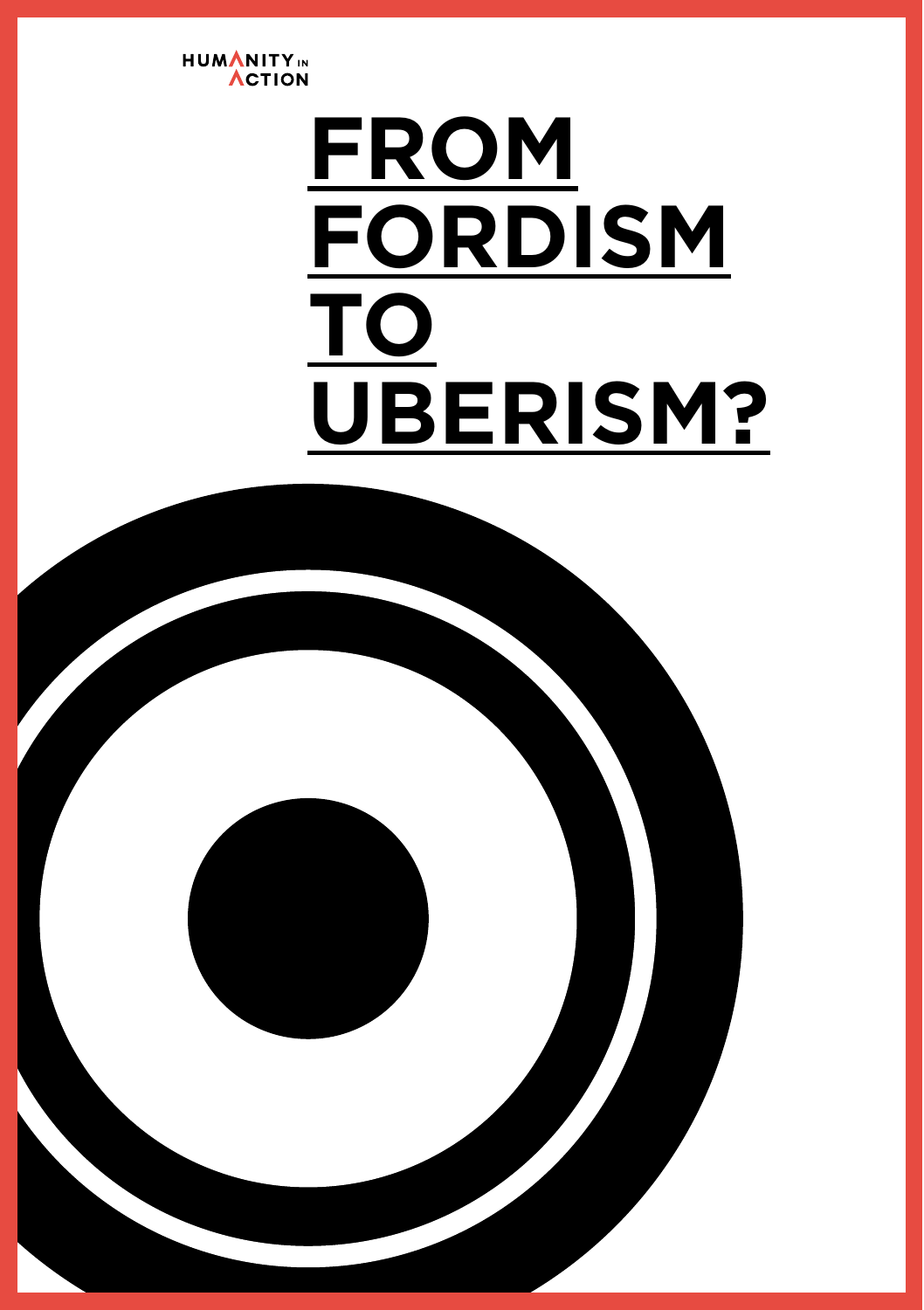### LABOR RIGHTS <u>Actions?</u> Thoughts, Strategies,

Apply by 18 Feb 2018. Become a Humanity in Action Fellow in Detroit.

**Humanity in Action is an international organization that educates, inspires, and connects a global network of emerging and established human rights leaders committed to upholding minority rights and pluralism in their own communities, and beyond. Since its founding in 1998, Humanity in Action has engaged over 1,700 alumni who now form a unique international community committed to social justice.**

### **HUMANITY IN ACTION FELLOWSHIPS IN EUROPE**

June 8–July 8, 2018: Fellowships Berlin, Copenhagen, Sarajevo, and Warsaw.

### **HUMANITY IN ACTION FELLOWSHIPS IN THE UNITED STATES**

July 10–August 5, 2018: Fellowships Atlanta and Detroit.

### **APPLY BY FEBRUARY 18, 2018 AT**

humanityinaction.org/apply

### **CONNECT WITH US ON FACEBOOK AND TWITTER VIA**

HIAGermany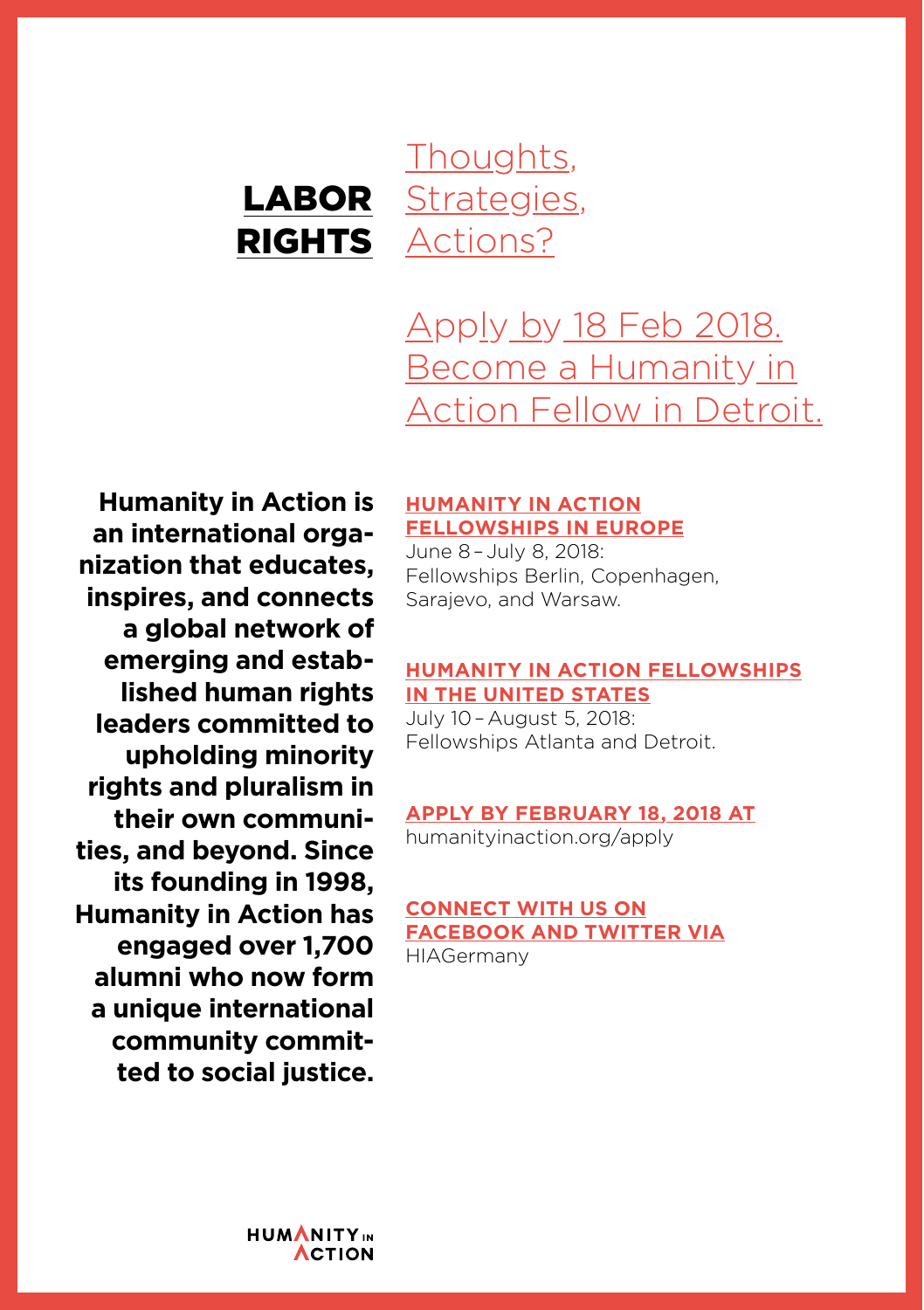# **CAN ARTISTS GO ON STRIKE?**

HUMANITY<sub>IN</sub><br>ACTION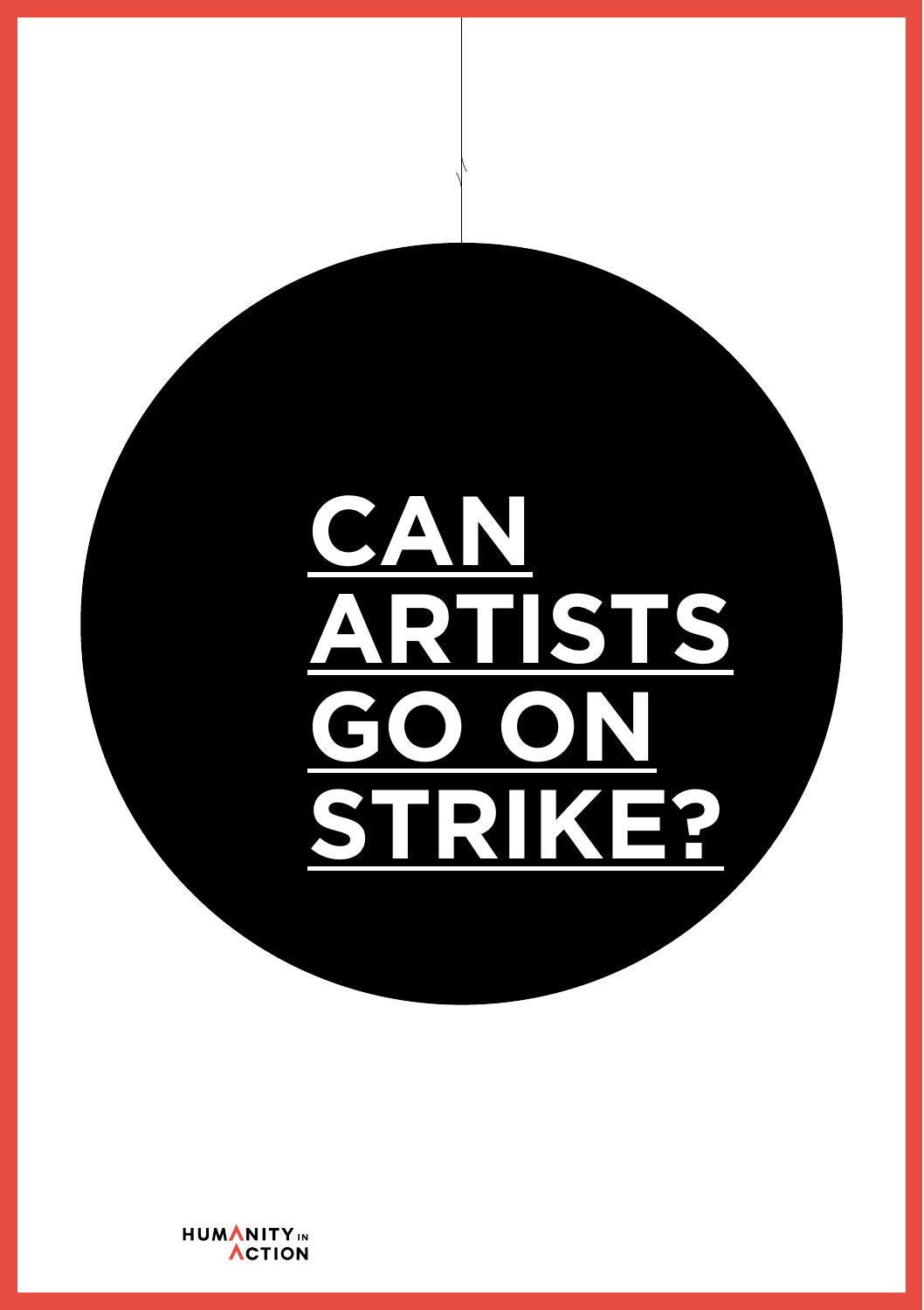### THE CREATIVE CLASS AND LABOR RIGHTS <u>Actions?</u> Thoughts, Strategies,

Apply by 18 Feb 2018. Become a Humanity in Action Fellow in Detroit.

**Humanity in Action is an international organization that educates, inspires, and connects a global network of emerging and established human rights leaders committed to upholding minority rights and pluralism in their own communities, and beyond. Since its founding in 1998, Humanity in Action has engaged over 1,700 alumni who now form a unique international community committed to social justice.**

### **HUMANITY IN ACTION FELLOWSHIPS IN EUROPE**

June 8–July 8, 2018: Fellowships Berlin, Copenhagen, Sarajevo, and Warsaw.

### **HUMANITY IN ACTION FELLOWSHIPS IN THE UNITED STATES**

July 10–August 5, 2018: Fellowships Atlanta and Detroit.

### **APPLY BY FEBRUARY 18, 2018 AT**

humanityinaction.org/apply

### **CONNECT WITH US ON FACEBOOK AND TWITTER VIA** HIAGermany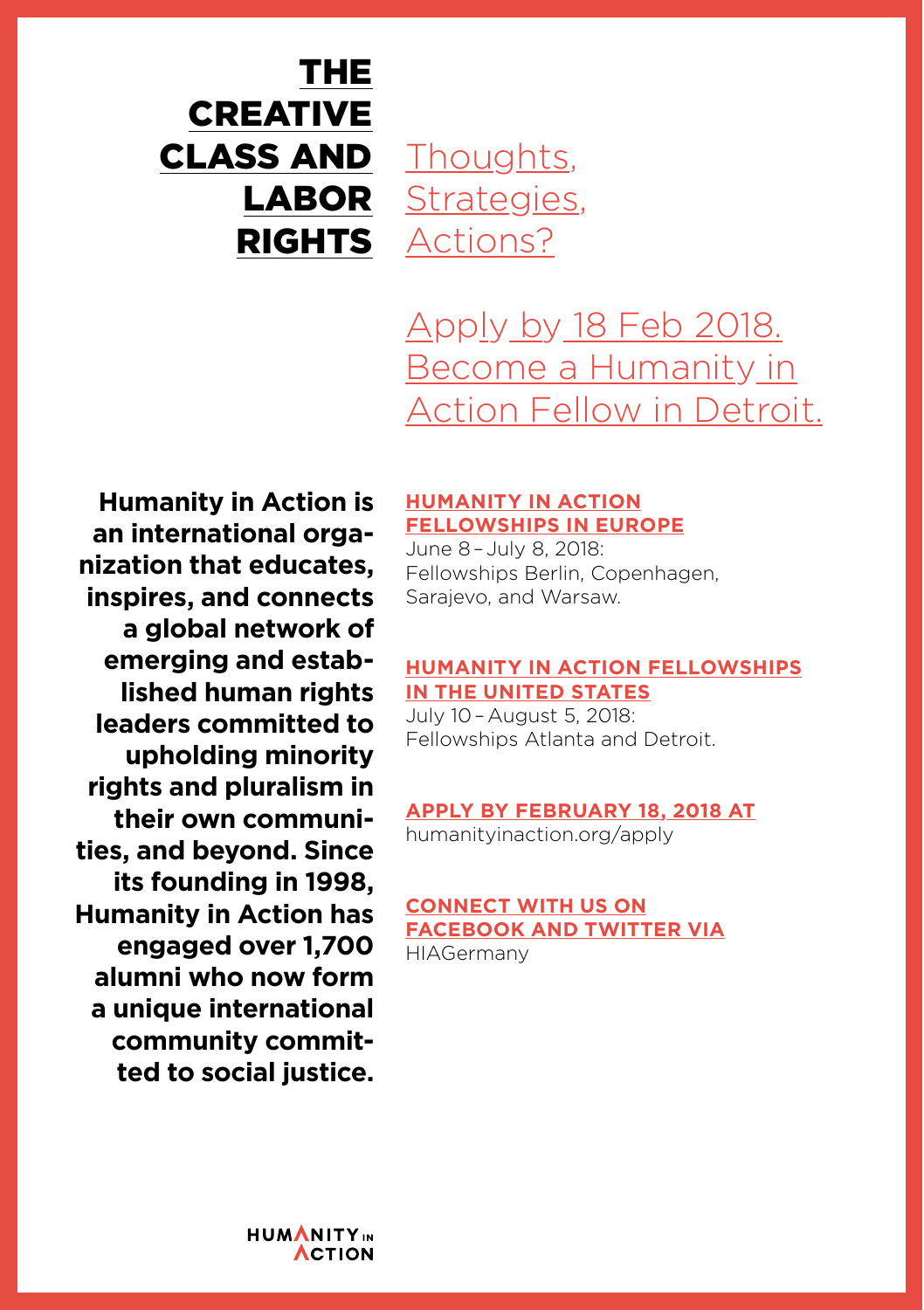

# **ACTION**

**HUMANITY**<sub>IN</sub>

# **WILL PRISONS MAKE THE USA WHITE AGAIN?**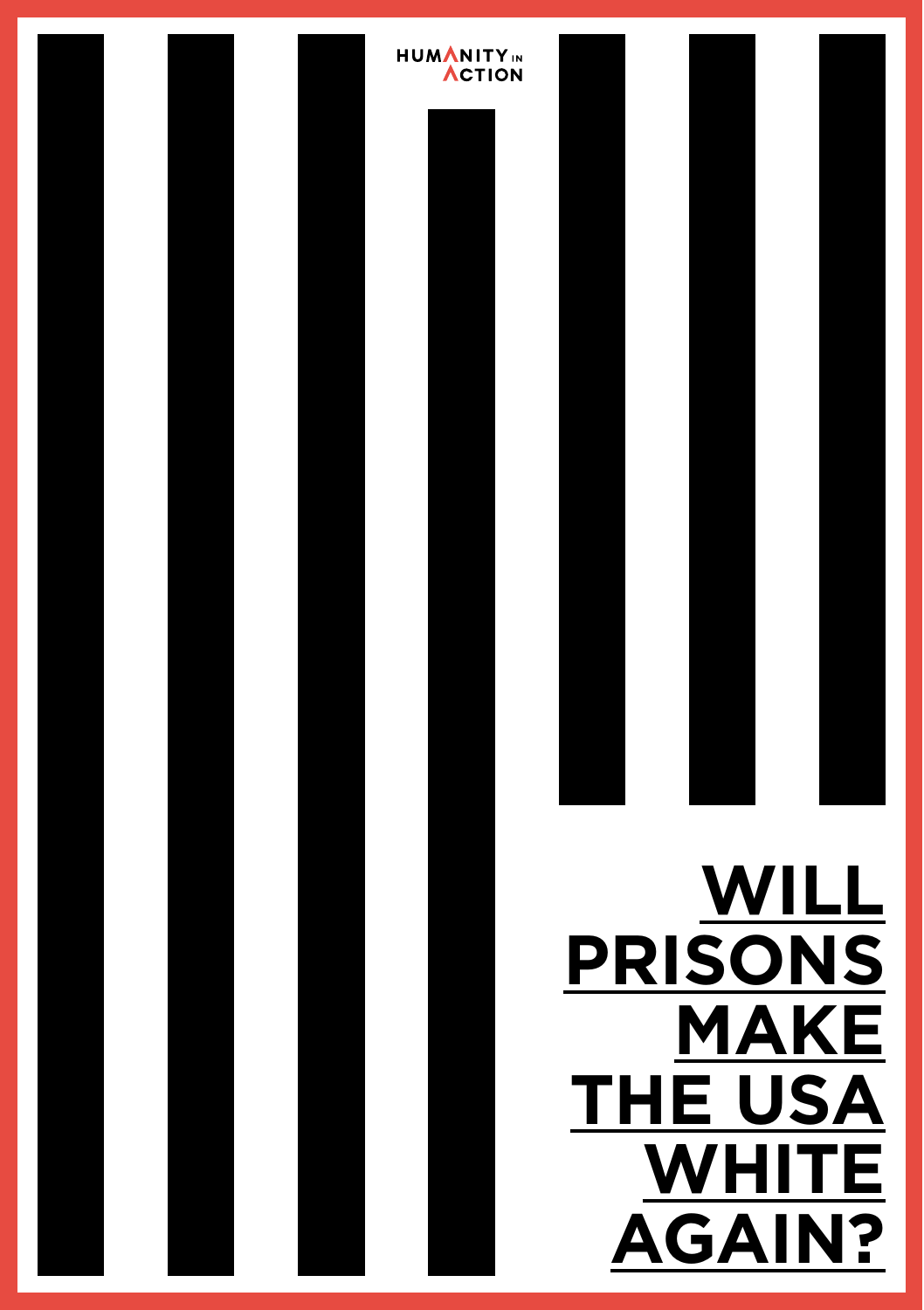### THE PRISON **SYSTEM** AS MODERN SLAVERY <u>Actions?</u>

Thoughts, Strategies,

Apply by 18 Feb 2018. Become a Humanity in Action Fellow in Atlanta.

**Humanity in Action is an international organization that educates, inspires, and connects a global network of emerging and established human rights leaders committed to upholding minority rights and pluralism in their own communities, and beyond. Since its founding in 1998, Humanity in Action has engaged over 1,700 alumni who now form a unique international community committed to social justice.**

### **HUMANITY IN ACTION FELLOWSHIPS IN EUROPE**

June 8–July 8, 2018: Fellowships Berlin, Copenhagen, Sarajevo, and Warsaw.

### **HUMANITY IN ACTION FELLOWSHIPS IN THE UNITED STATES**

July 10–August 5, 2018: Fellowships Atlanta and Detroit.

### **APPLY BY FEBRUARY 18, 2018 AT**

humanityinaction.org/apply

### **CONNECT WITH US ON FACEBOOK AND TWITTER VIA** HIAGermany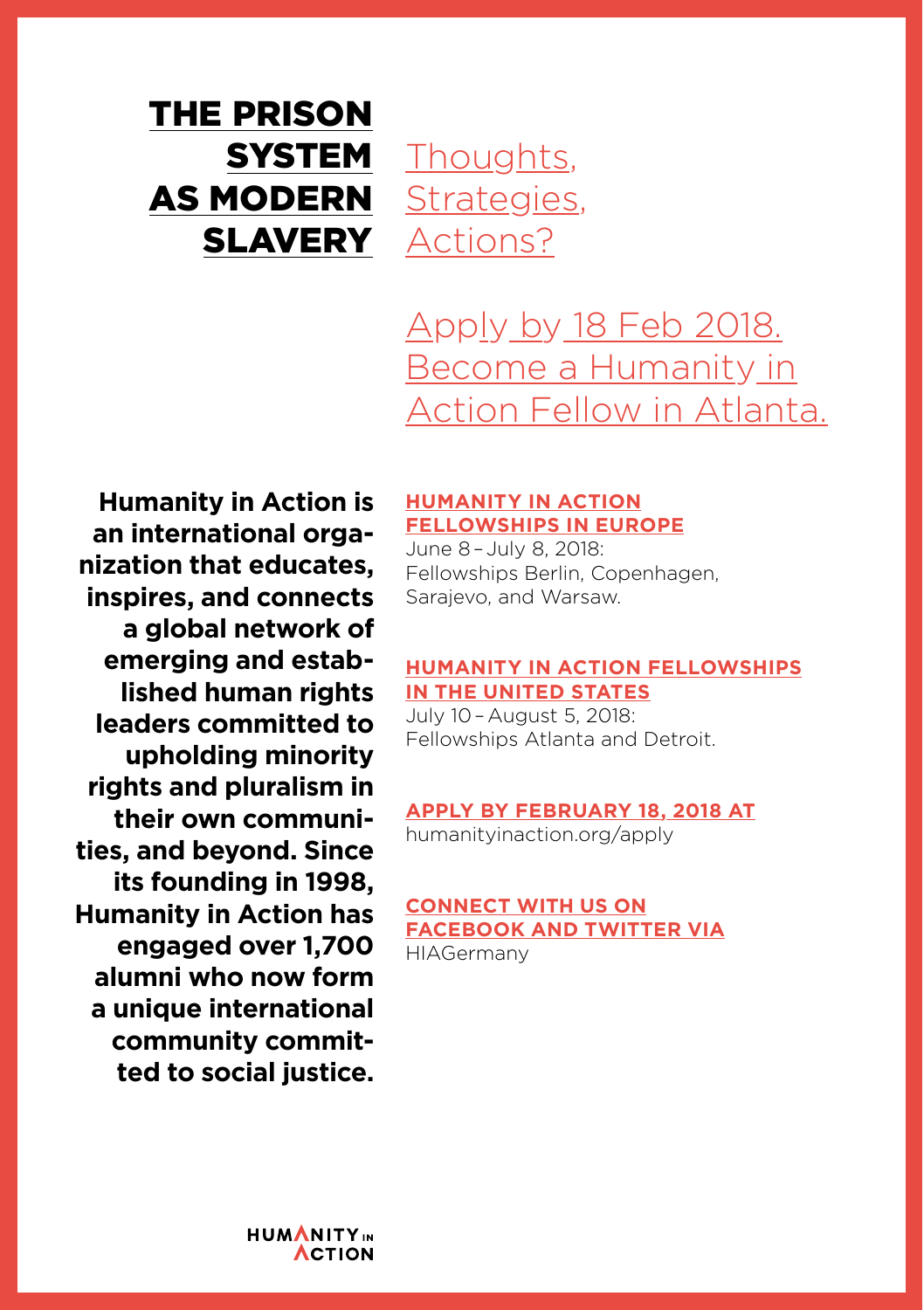# **WOULD YOU JUST SHAKE HANDS AND MOVE ON?**

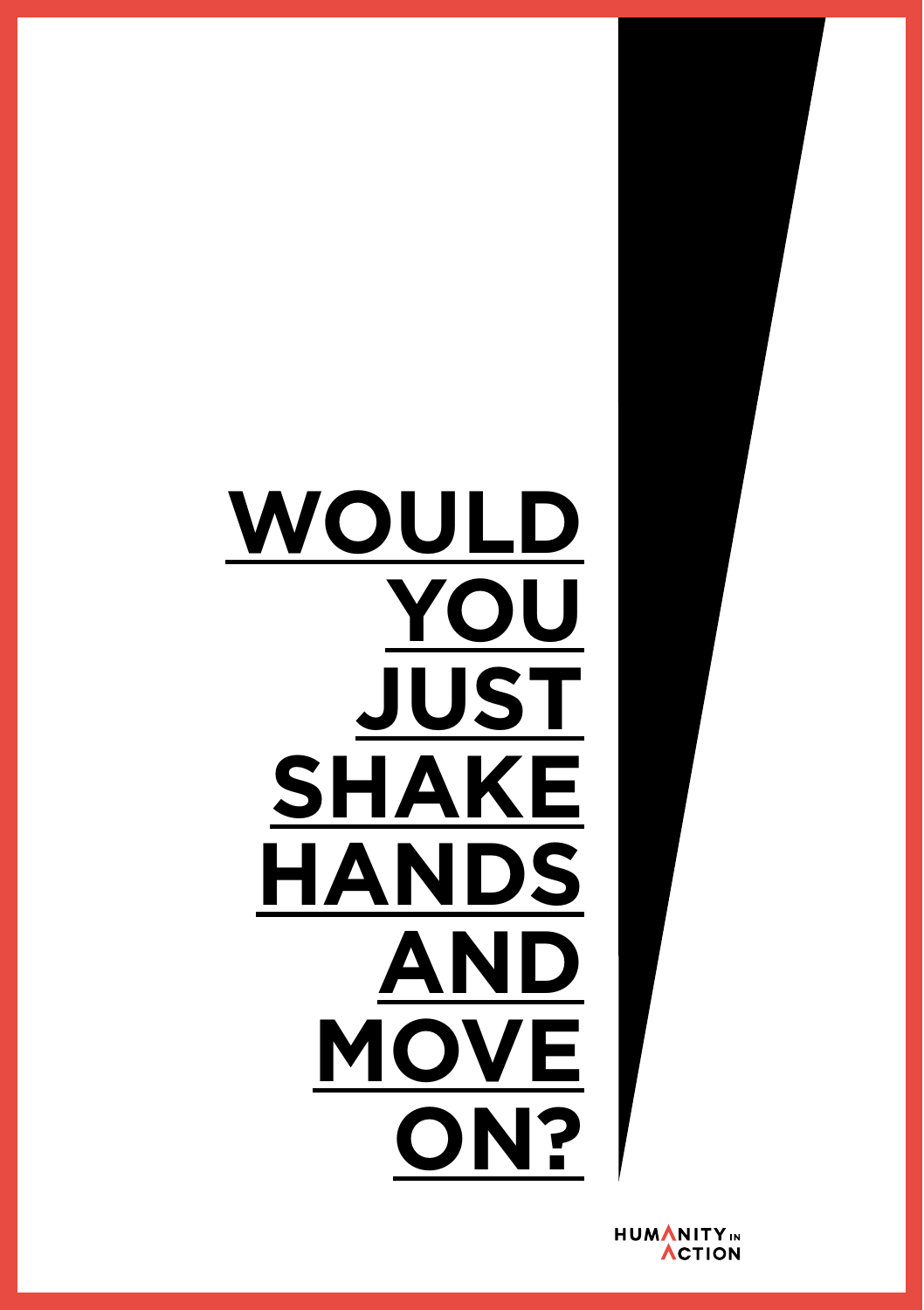### POST-CONFLICT RECONCILIATION

Thoughts, Strategies, Actions?

Apply by 18 Feb 2018. Become a Humanity in Action Fellow in Sarajevo.

**Humanity in Action is an international organization that educates, inspires, and connects a global network of emerging and established human rights leaders committed to upholding minority rights and pluralism in their own communities, and beyond. Since its founding in 1998, Humanity in Action has engaged over 1,700 alumni who now form a unique international community committed to social justice.**

### **HUMANITY IN ACTION FELLOWSHIPS IN EUROPE**

June 8–July 8, 2018: Fellowships Berlin, Copenhagen, Sarajevo, and Warsaw.

### **HUMANITY IN ACTION FELLOWSHIPS IN THE UNITED STATES**

July 10–August 5, 2018: Fellowships Atlanta and Detroit.

### **APPLY BY FEBRUARY 18, 2018 AT**

humanityinaction.org/apply

### **CONNECT WITH US ON FACEBOOK AND TWITTER VIA** HIAGermany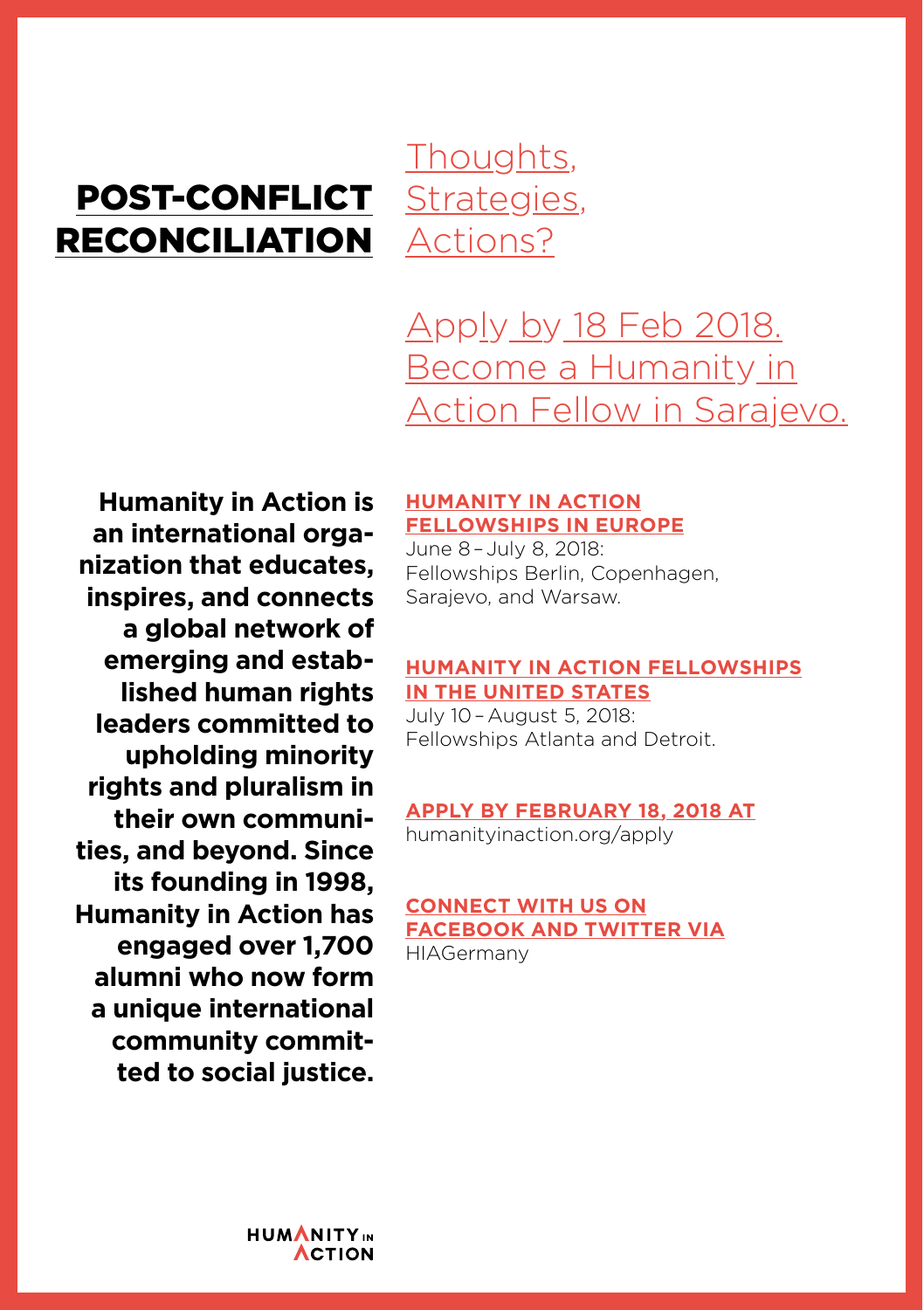

# **INTEGRATE INTO WHAT?**

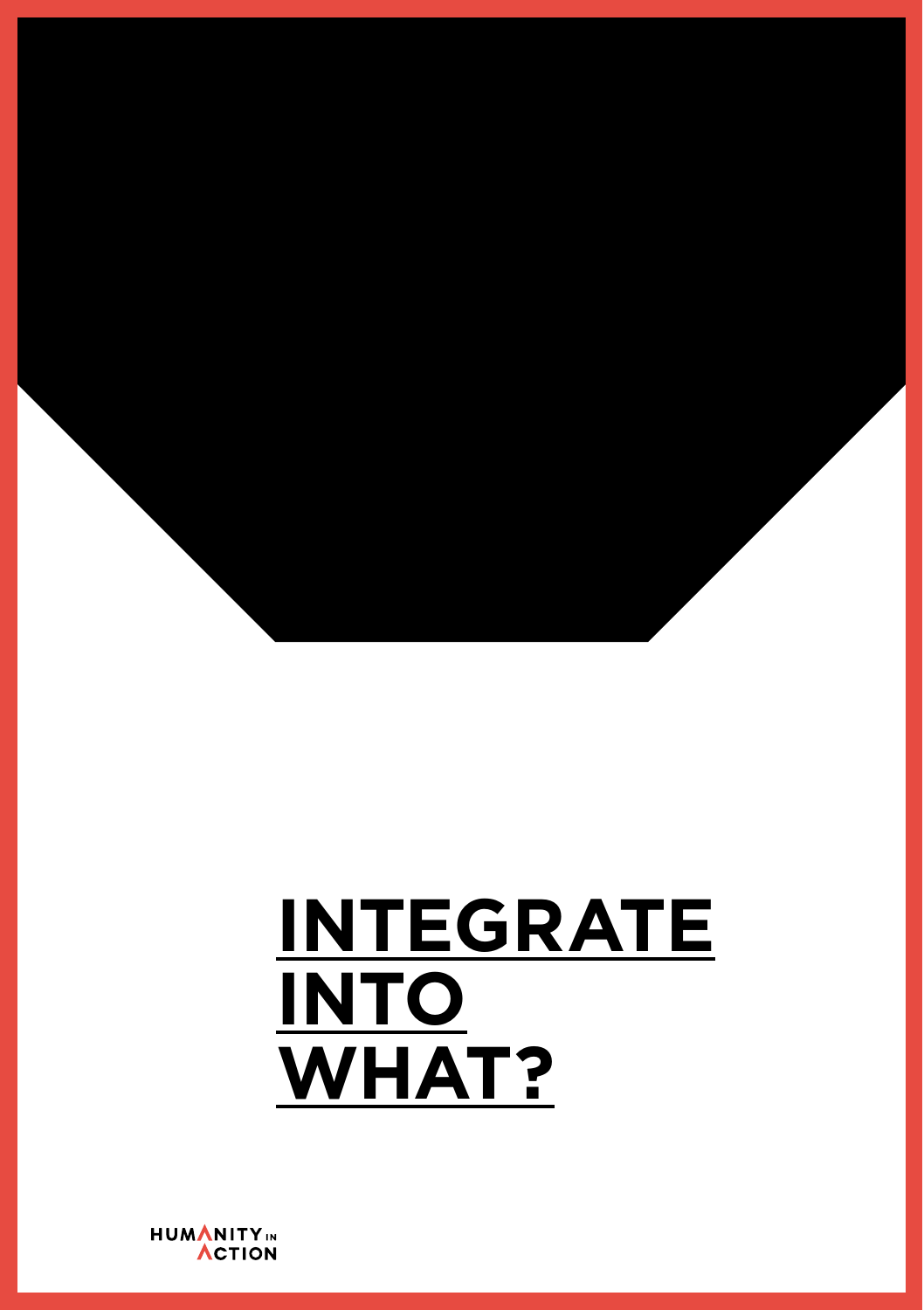### INCLUSION AND PLURALISM Actions? Thoughts, Strategies,

Apply by 18 Feb 2018. Become a Humanity in Action Fellow in Copenhagen.

**Humanity in Action is an international organization that educates, inspires, and connects a global network of emerging and established human rights leaders committed to upholding minority rights and pluralism in their own communities, and beyond. Since its founding in 1998, Humanity in Action has engaged over 1,700 alumni who now form a unique international community committed to social justice.**

### **HUMANITY IN ACTION FELLOWSHIPS IN EUROPE**

June 8–July 8, 2018: Fellowships Berlin, Copenhagen, Sarajevo, and Warsaw.

### **HUMANITY IN ACTION FELLOWSHIPS IN THE UNITED STATES**

July 10–August 5, 2018: Fellowships Atlanta and Detroit.

### **APPLY BY FEBRUARY 18, 2018 AT**

humanityinaction.org/apply

### **CONNECT WITH US ON FACEBOOK AND TWITTER VIA** HIAGermany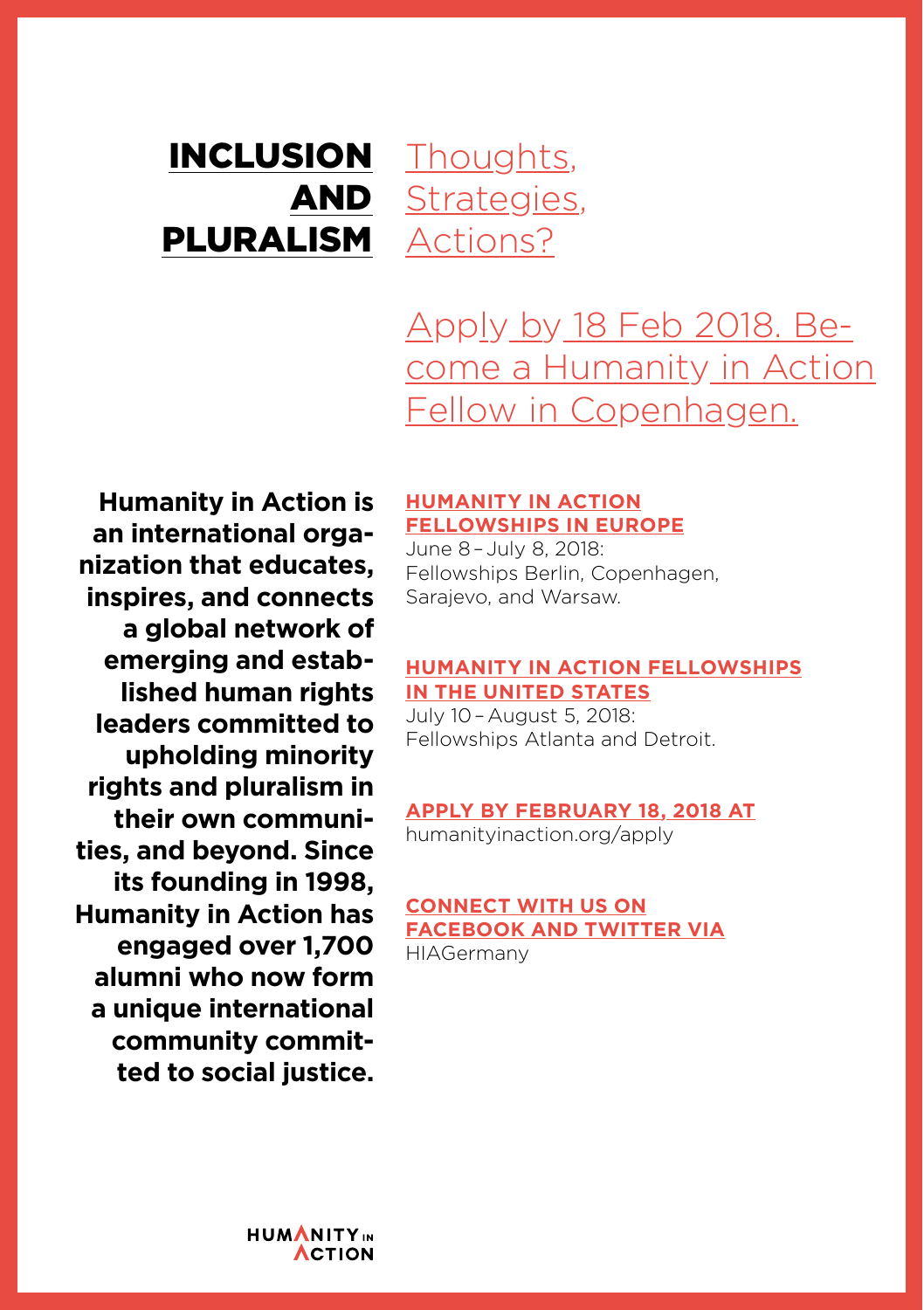# **IS HOMO-GENEITY BECOMING THE NEW POLITICAL?**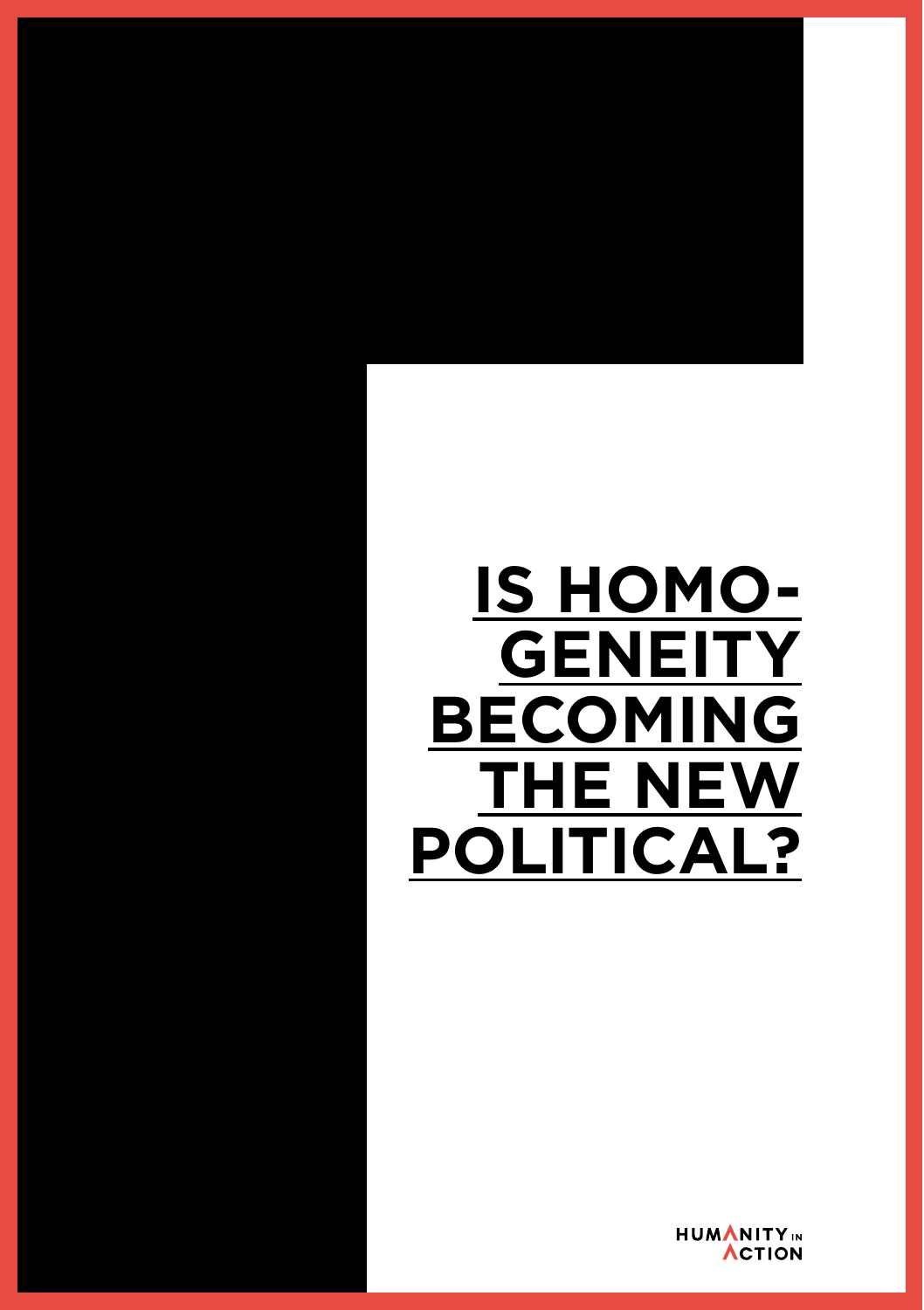### NATIONALIST ROLLBACK

Thoughts, Strategies, Actions?

Apply by 18 Feb 2018. Become a Humanity in Action Fellow in Warsaw.

**Humanity in Action is an international organization that educates, inspires, and connects a global network of emerging and established human rights leaders committed to upholding minority rights and pluralism in their own communities, and beyond. Since its founding in 1998, Humanity in Action has engaged over 1,700 alumni who now form a unique international community committed to social justice.**

### **HUMANITY IN ACTION FELLOWSHIPS IN EUROPE**

June 8–July 8, 2018: Fellowships Berlin, Copenhagen, Sarajevo, and Warsaw.

### **HUMANITY IN ACTION FELLOWSHIPS IN THE UNITED STATES**

July 10–August 5, 2018: Fellowships Atlanta and Detroit.

### **APPLY BY FEBRUARY 18, 2018 AT**

humanityinaction.org/apply

### **CONNECT WITH US ON FACEBOOK AND TWITTER VIA** HIAGermany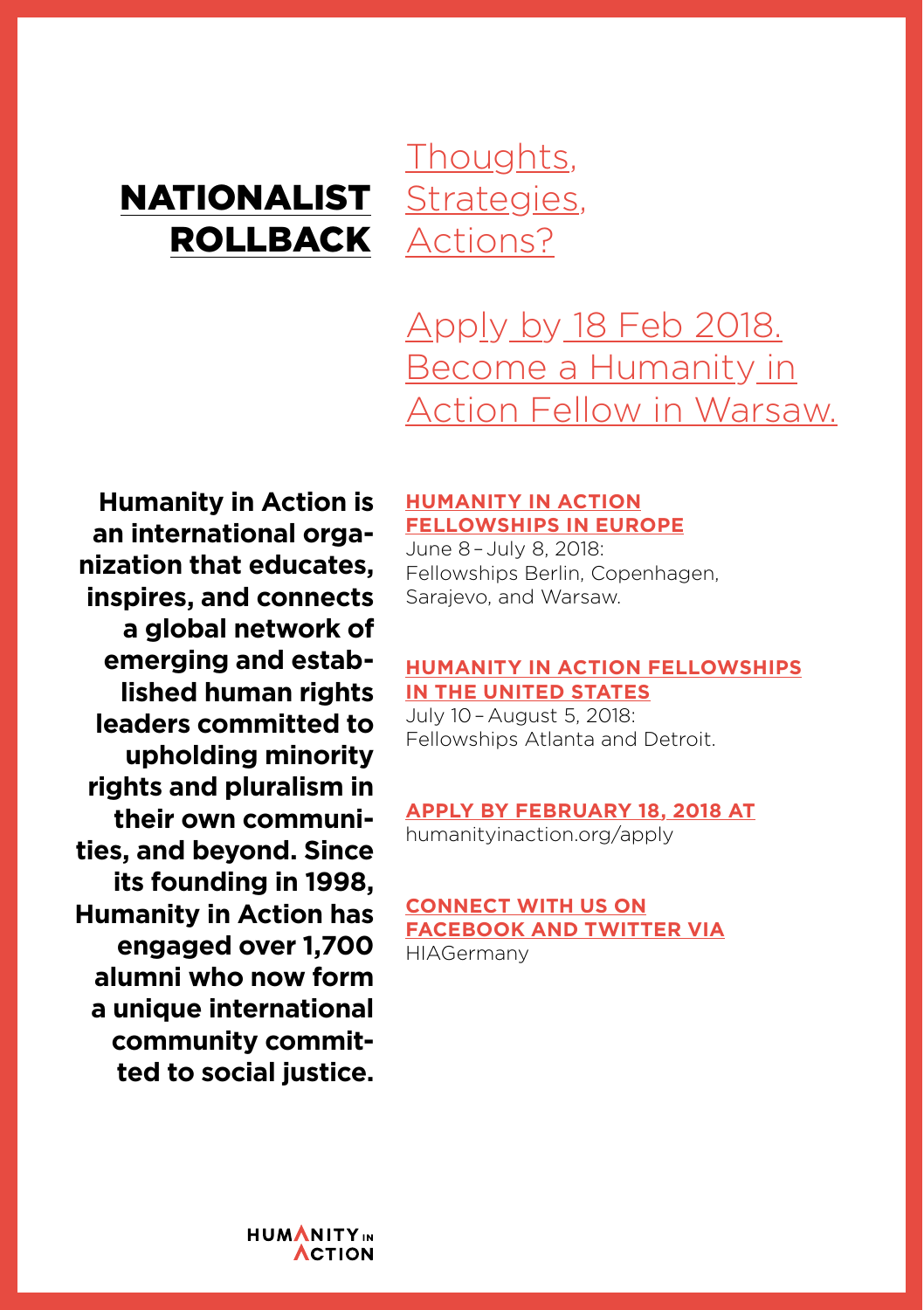

## **MAY I OWN MY BODY?**